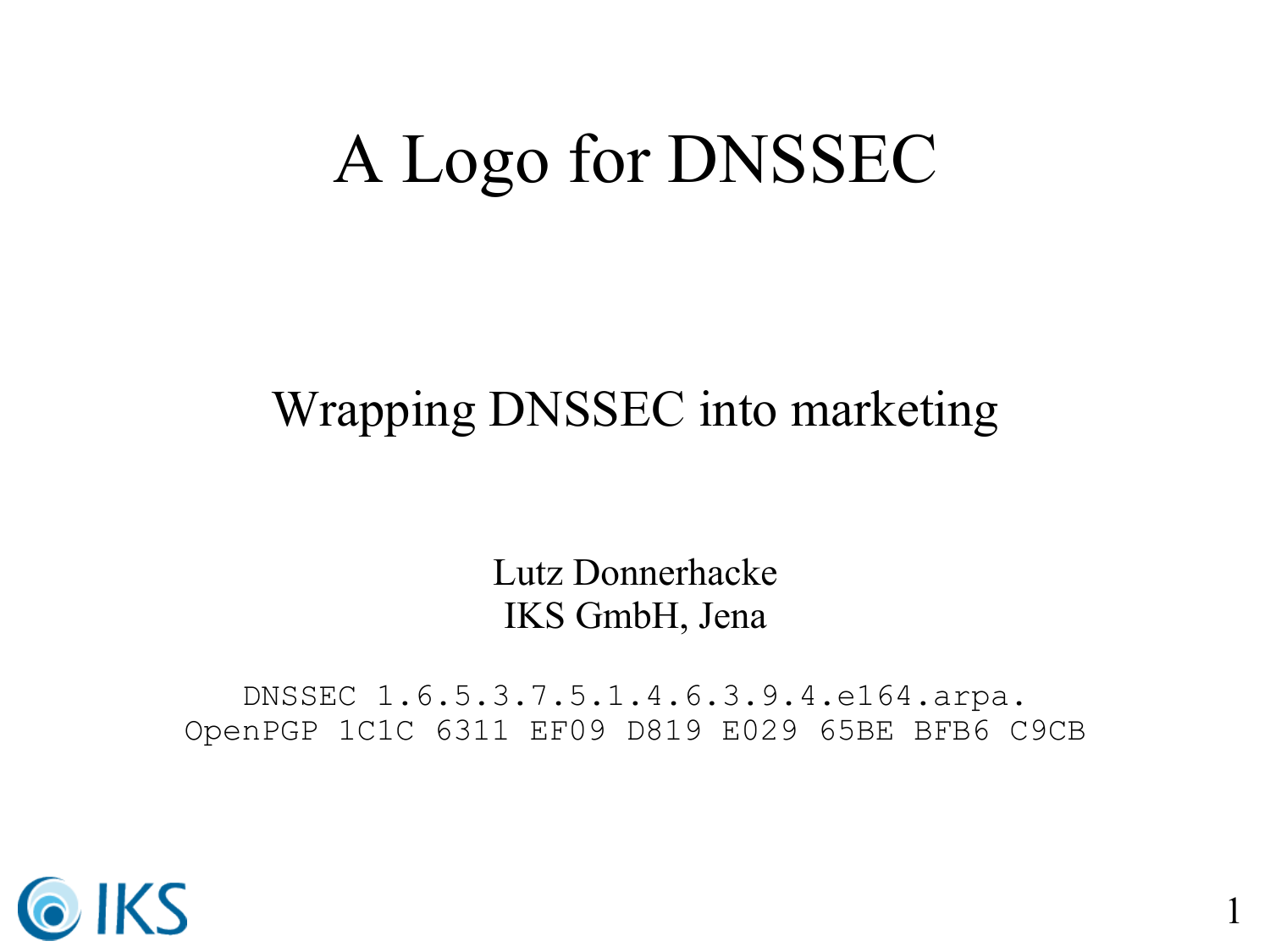## The Non-Technical View

### **Visibility of DNSSEC**

- Technical guys are out for strange meetings
- Administrators has to change their tool chains
- Customer reports obscure problems
- Formerly easy changes took days now
- They say "Sell the more secure network"! But there is none: There are only problems.

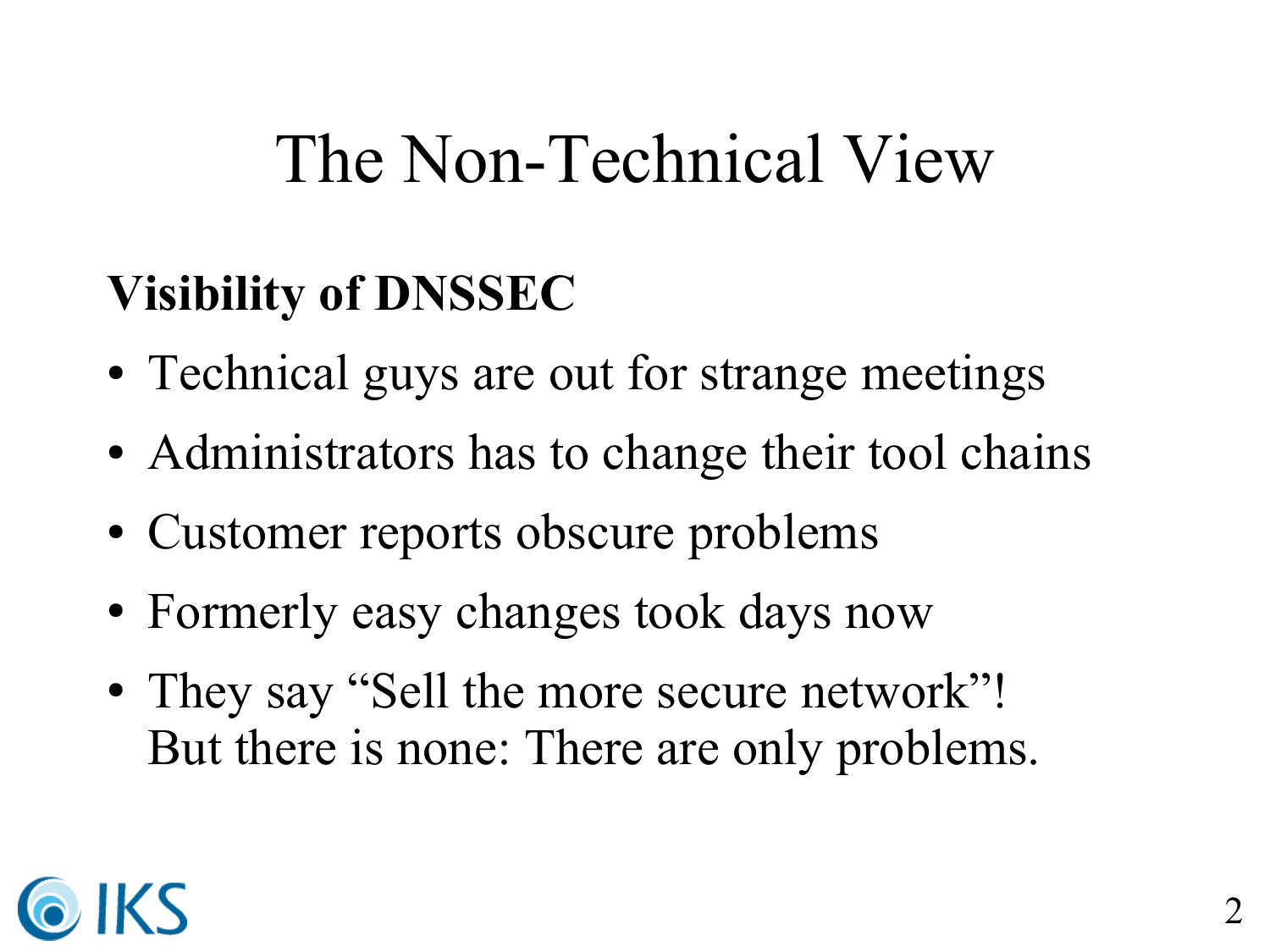# Marketing Wisdom

#### **Visibility to the End Customer**

- Like X.509 certificates: Recolor the browser line
- Highlight DNSSEC on the web page
- Turn good operational praxis into a certificate
- Significantly reduce spam

### **Make money fast**

• What's the price, customers will pay for ?

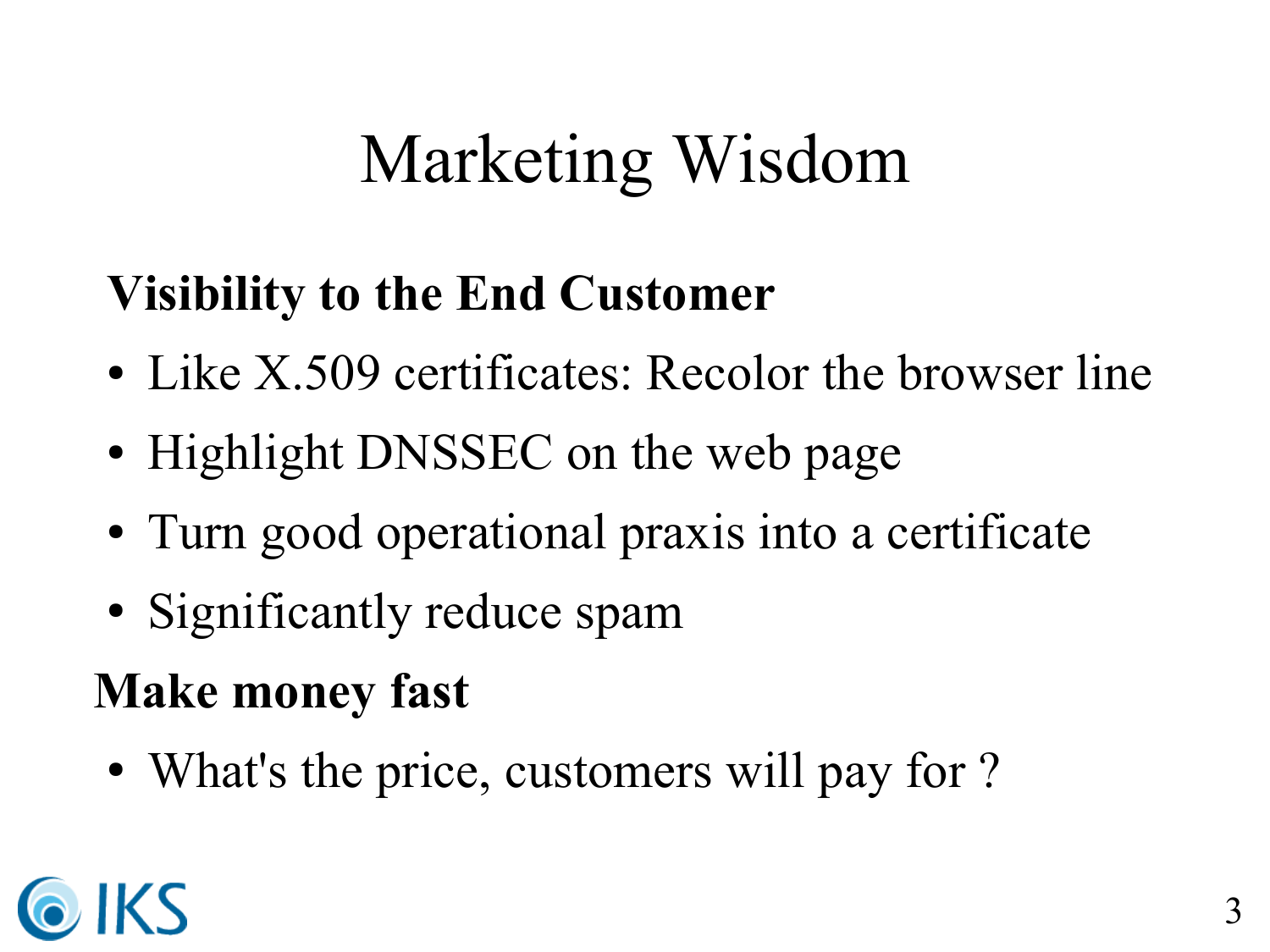# Highlighting Outside View

### **Testifying operational issues**

- Surveys collects data about signed zones
- Dual use of survey data: Checking validity
- Issue a *Certificate* for Websites
- Testifying good DNS management
- Double benefit: Expose DNSSEC deployment and motivate other companies to deploy

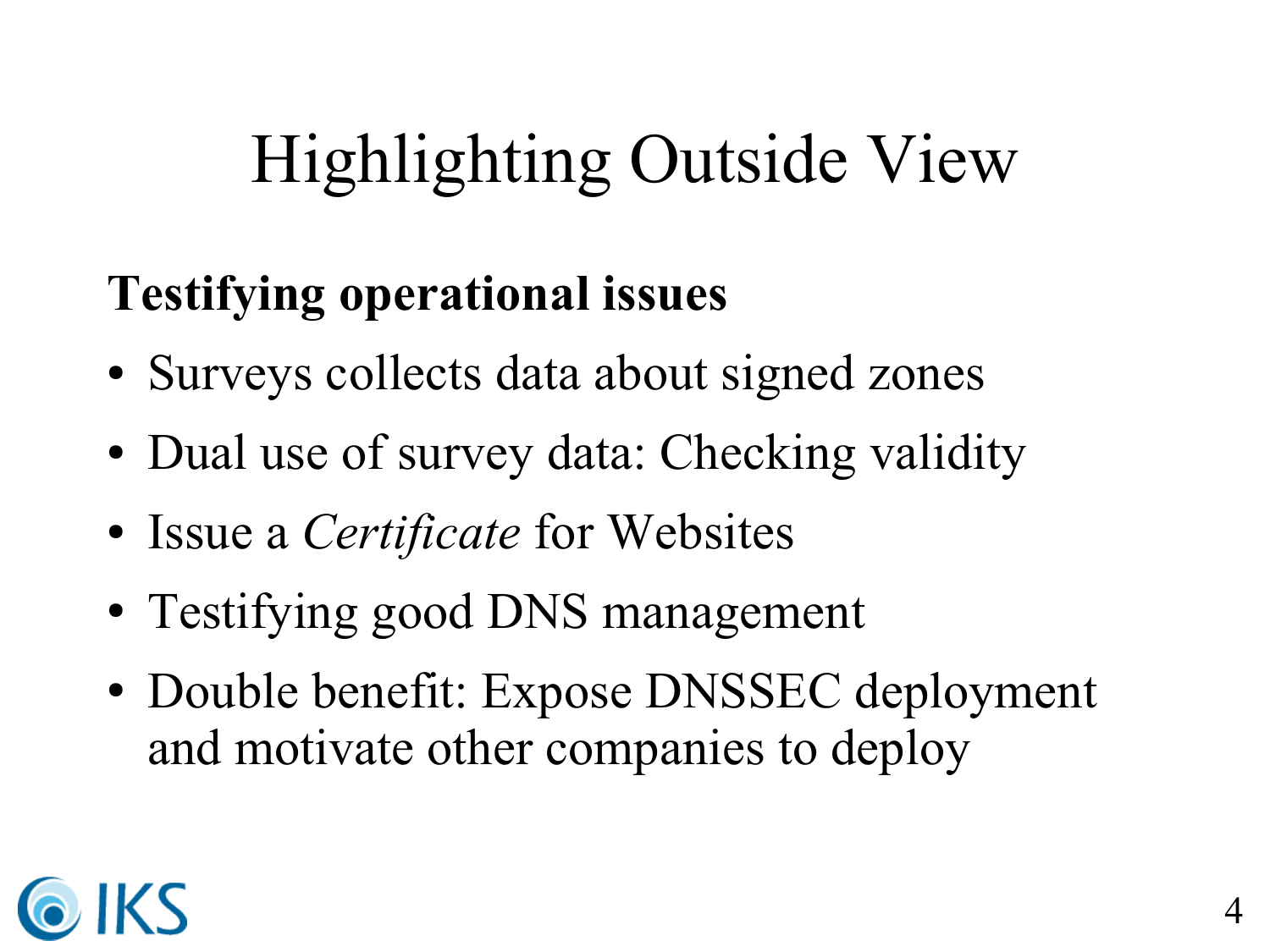# The DNSSEC Logo

#### **Basic level (bronze)**

- DNSSEC signed zone: Ready to validate.
- Passes common DNScheck tool

#### **Advanced level (silver)**

- Parent linking: DS and DLV records present
- ZSK rollover seen in the last six months

### **Superior level (gold)**

IKS

• KSK rollover seen in the last year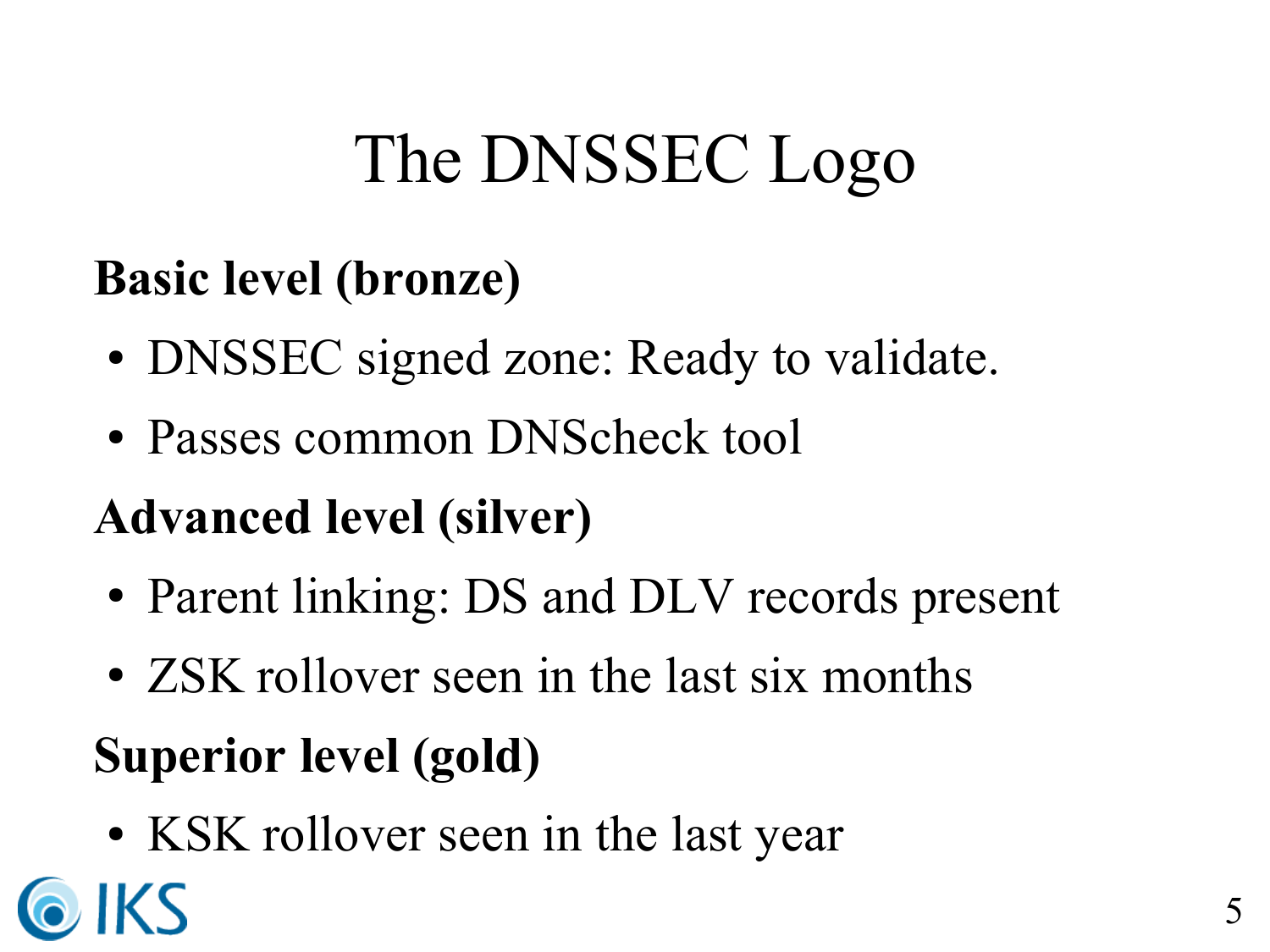## The DNSSEC Logo

#### **How to obtain**

- Free registration: www.dnssec-logo.org
- Automatic (additional) data collection starts
- Certificate (Image and Link) reissued monthly
- Certificate image contains zone apex and month
- History of checks available on line

Non-free: Advanced warning services